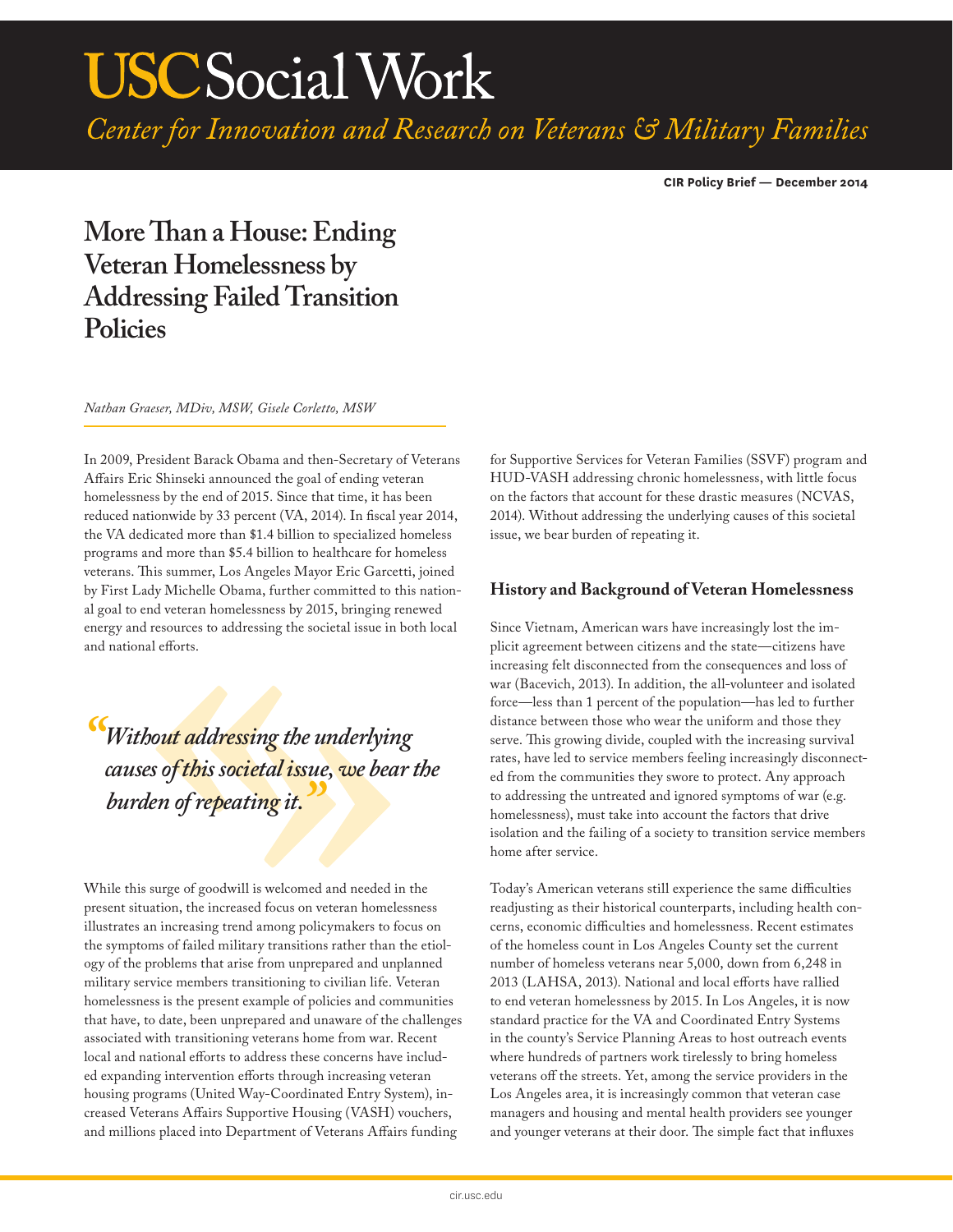of newly homeless veterans are appearing on the streets of Los Angeles should suggest that the systemic issues that have driven increases in homelessness are not extinct.

#### **Current Policy**

The magnitude of veteran homelessness in Los Angeles and the complexity of the issue call for a collective and comprehensive approach (Hassan, 2013). Los Angeles Mayor Eric Garcetti and the United Way have led the approach to funnel resources toward a Coordinated Entry System leveraging community partners around services needed to house veterans off the streets. This approach, while addressing chronic homelessness, does little to tackle the systemic issues which created the thousands of homeless veterans and those on the brink of becoming homeless.

In recent years, the policy and programmatic efforts focused on housing-first interventions present considerable problems for developing the long-term outcome of successfully transitioning veterans back into the community. While these models have demonstrated great success in getting veterans off the street, they fail to address the systemic issues that put them there. Senge, Hamilton, and Kania suggest that short-term efforts to improve the symptoms of a societal problem often go awry without a coordinated and long-term approach—a systemic approach to change (2014). The systems driving the etiology of veteran homelessness must be addressed through a measured and holistic model, supported by policy and key community partners able to engage the source of the problem. Policies that do not incorporate a high-level understanding of these factors drive duplication, incoordination and waste vital resources.

*"Future policies need to facilitate coordination ... for the entire continuum of needs for veterans, not just housing"*

#### **Future Policy**

The end state for veterans is not merely to be housed; it is to successfully transition into the community. The recent focus on housing, while needed, must not distract the community from the long-term goals of successful transition. Policy that addresses the symptoms of the lack of local and national policy for transitioning veterans must adapt to take a long-term approach to fully reintegrate veterans after their service (Hassan, Flynn, & Astor, 2013). In Los Angeles County, one in four veterans fear being homeless in the next 60 days and more than half of veterans did not know where they would live when they left the military (Castro, Kintzle & Hassan, 2014). Future policy efforts must aim at strengthening the housing and community systems that address the homeless epidemic to include better supports for veterans in housing distress.

A considerable strength of the United Way approach to ending homelessness is its coordinated effort across agencies and funding streams. This approach has garnered support from public and private sectors on a national scale—coordinating systems that that did not work well with each other previously. While this approach may be effective at addressing the immediate need of housing for veterans, a more holistic model is needed to support veterans across the whole continuum of need by expanding efforts to include more holistic preventative models. A collaborative and holistic model holds the indisputable power of resources and diverse perspectives to yield the necessary change to support veterans in their transition (Armistead, Pettigrew, & Aves, 2007). Future policies need to facilitate coordination across private, public and governmental agencies for the entire continuum of needs for veterans, not just housing.

#### **Policy Recommendations**

**Expand services to provide holistic support for veterans that includes individuals under housing distress past 14 days.**  Currently, policy aimed at supporting veterans provides minimal supports unless they are in immediate need of housing— requiring an individual or family be 14 days from eviction, have secured shelter for no longer than 14 days, and have no identifiable residence (VA, 2014). Providing access to services before the situation becomes irreversible allows for a less costly and tailored approach supporting veterans in a successful transition. Preventive and early intervention supports should receive similar resources and attention as those meant for chronic issues. To date, policies aimed at ending veteran homelessness have done little to address the systemic factors that put veterans at risk for homelessness; they still experience situations that place them at a high risk of losing their housing (O'Toole, Pape, & Kane, 2013). Expanding services beyond the 14-day mark will allow veterans to access resources and encourage help-seeking behavior that may lead to long-term success as well as early access to veteran community support networks that can provide social supports needed for successful reintegration into the workforce and civilian life.

**Allow funding to be used flexibly when coupled with accountability for results.** County agencies, appropriation committees and governmental agencies should allow coordinating bodies to use and allocate funding flexibly. This includes mixing funding streams that provide a range of services that address a range of related outcomes on the condition that they be held accountable for achieving specific results (Bockstette, White, Ferber, Gaines & Pittman, 2014). This approach is well documented as a best practice in collective impact literature and allows for the flexibility required to support strategies aimed at aiding veterans throughout the transition into civilian life (Kania, J. & Kramer, 2011). Veterans who transition with different demographics (e.g., age,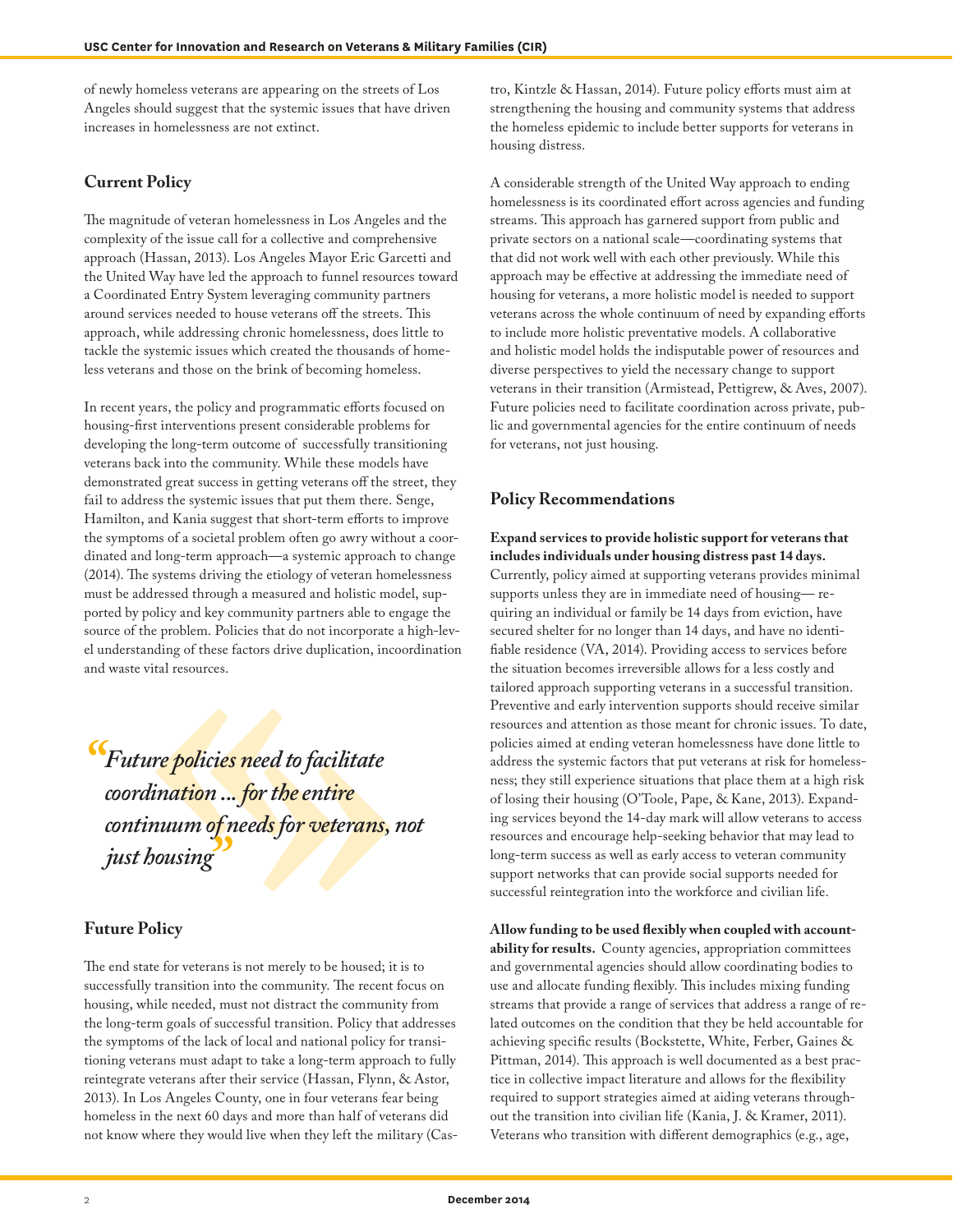race, education level) and differing skill sets (e.g., infantryman or legal) should meet service providers that have the flexibility to provide services that allow for the best long-term outcomes associated with successful transition. Funding streams that are limited to the few programs that an agency can provide (e.g., resume help with no support to buy a suit; rent support with no help for food or utilities) lack the ability to provide needed services that lead to the best long-term outcomes. Allowing flexible funding, tied to long-term outcomes, allows for the greatest good for veterans and their families.

**Provide block grants to veteran community support networks that fuel collaboration and provide a comprehensive plan to support veterans in transition.** The needs of veterans transitioning off the street are complex. They require a comprehensive plan to reintegrate them back into society. The complexities and long-term care needs often require multiple agencies and nonprofit services to meet their need. While these agencies often

share similar funding sources, little to no resources are given for interagency and nonprofit collaboration. Warm hand-offs are limited to inner-agency referrals and leave the transitioning veteran on their own to get the help they need from other sectors. Providing block grants to fuel collaboration will incentivize and support agencies to work together to better help veterans in transition, recognizing that successful military transitions can take up two years.

#### **References**

Amdur, D., Batres, A., Belisle, J., Brown, J. H., Cornis-Pop, M., Matthewson-Chapman, M., ... Kennedy, P. (2011). VA integrated post-combat care: A systematic approach to caring for returning combat veterans. *Social Work in Health Care, 50* (7), 564-75.

Armistead, C., Pettigrew, P., & Aves, S. (2007). Exploring leadership in multi-sectoral partnerships. *Leadership, 3*(2), 211-30.

Bacevich, A. (2013). *Breach of trust: How Americans failed their soldiers and their country*. New Yor, NY: Metropolitan Books.

Bockstette, V., White, E., Ferber, T., Gaines, E., & Pittman, K. (2014). *How public policy can support collective impact.* Collective Impact Forum, 1-30. Retrieved from collectiveimpactforum.org

Castro, C., Kintzle, S., & Hassan, A. (2014). *The state of the American veteran: The Los Angeles County veterans study*. Los Angeles, CA: USC Center for Innovation and Research on Veterans & Military Families.

U.S. Department of Veterans Affairs. (2014). The Mckinney-Vento Homeless Assistance Act as amended by the S.896 The Homeless Emergency Assistance and Rapid Transition to Housing (HEARTH) Act of 2009. Retrieved from www.va.gov/homeless/hud-vash\_eligibility. asp

Fargo, J., Metraux, S., Byrne, T., Munley, E., Montgomery, A. E., Jones, H., ... Culhane, D. (2011). *Prevalence and risk of homelessness among U.S. veterans: A multisite investigation*. Philadelphia, PA: National Center on Homelessness Among Veterans. Retrieved from www. va.gov/HOMELESS/Prevalence\_Study.pdf

Greedinger, R. (2010). *Community circles of support for veterans' families: Strengthening relationships after returning from war*. Rockville, MD: Substance Abuse and Mental Health Services Administration. Retrieved from http://homeless.samhsa.gov/resource/Print. aspx?id=47910&g=printtopic&t=2147483647

Hassan, A. (2014). *The community quarterback: Veterans and their families are coming home. Are we ready?* Los Angeles, CA: USC Center for Innovation and Research on Veterans & Military Families.

Hassan, A., Flynn, M., & Astor, R. (2013). *A national veterans covenant: Community as the catalyst and resource*. Los Angeles, CA: USC Center for Innovation and Research on Veterans & Military Families. Retrieved from

Kania, J., & Kramer, M. (2011). *Collective impact*. Palo Alto, CA: Stanford Social Innovation Review.

Senge, P., Hamilton, H., & Kania, J. (2015). *The dawn of system leadership*. Palo Alto, CA: Stanford Social Innovation Review. Retrieved from http://www.ssireview.org/pdf/Winter\_2015\_The\_Dawn\_of\_System\_Leadership.pdf

Los Angeles Homeless Services Authority. (2013). *Greater Los Angeles homeless count 2013: Key findings for the Los Angeles continuum of care by service planning area & supervision district*. Los Angeles, CA: Author. Retrieved from http://documents.lahsa.org/planning/homelesscount/2013/HC13-Results-by-SPA-and-SD-Nov2013.pdf

National Center for Veterans Analysis and Statistics. (2014). VA Expenditures [Data file.] Retrieved from http://www.va.gov/vetdata/ Expenditures.asp.